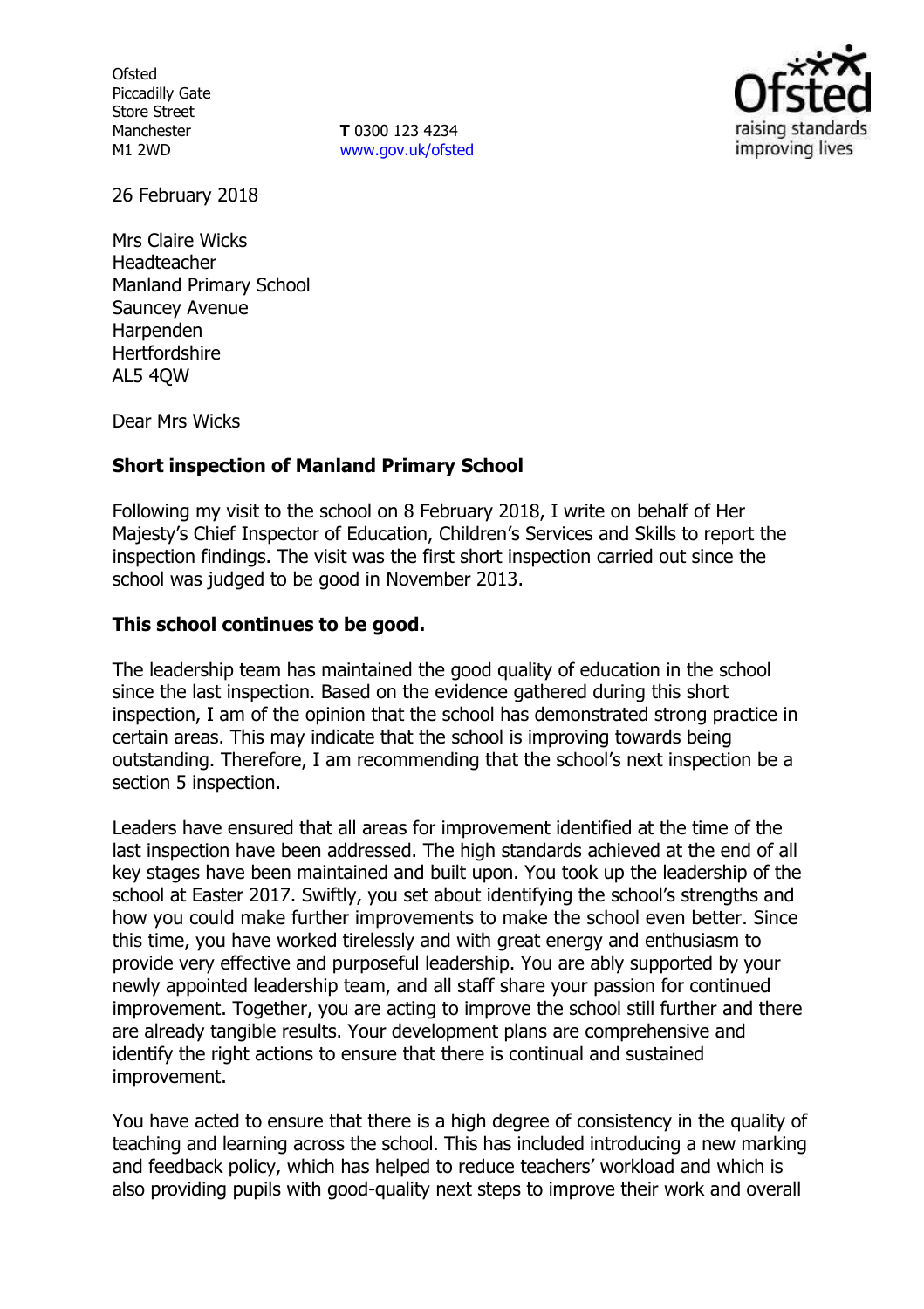

learning. You have put in place effective systems to check the quality of teaching across the school and to ensure that all teachers have access to high-quality training and professional development. Teachers who are new to the school value the support that they are receiving. You and your senior leaders are creating a culture in which all staff are involved in continually reviewing and improving the quality of teaching and learning. Responses to the staff questionnaire indicated that they embrace this approach. You are planning to enhance the existing senior leadership by providing greater opportunities for other staff to take on leadership roles.

Almost all parents and carers spoken to at the start of the day or who responded to Ofsted's online questionnaire, Parent View, expressed strong support for everything the school does. This comment encapsulates the views of many: 'The teachers work extremely hard. The headteacher is making good and positive improvements. Manland is a happy and inclusive school. I am very grateful this has been my children's primary school experience.'

The curriculum inspires pupils to learn and promotes their spiritual, moral, social and cultural development well, including their understanding of British values. You have increased opportunities for pupils to deepen their understanding of different faiths and cultures through further development of the existing 'house learning days.' On these days, pupils work in vertical groups in their houses and experience a range of activities designed to increase their understanding of life in different countries and cultures of the world. Pupils spoken to during the inspection spoke excitedly about the forthcoming day which was to follow the inspection. Interesting topics such as 'World War Two' and 'The Great Fire of London' provide excellent opportunities for pupils to write within a range of genres. You have identified that you want to enhance learning further by providing more opportunities for pupils to write at length within all topic work. Pupils have many opportunities to participate in a range of after-school clubs. They also benefit from a variety of visits and visitors to the school, which spark pupils' interests and inspire them to produce good-quality writing.

Pupils' behaviour in lessons and around the school is always exemplary. Their highly positive attitudes make a strong contribution to their very good learning and progress. Pupils spoken to during the inspection were confident, articulate and keen to speak to me. They are a credit to the school.

Governors make a significant contribution to the strong leadership of the school. They are highly skilled and well informed about all aspects of school life. This means that their challenge and support for school leaders are both highly effective. The governing body recognises the energy, pace, skills and improved infrastructure that you have brought to the headship role. They rightly have great confidence in you and your leadership team.

# **Safeguarding is effective.**

Arrangements for all aspects of safeguarding are highly effective. Leaders, including governors, have ensured that there is a strong culture of safeguarding at Manland Primary School.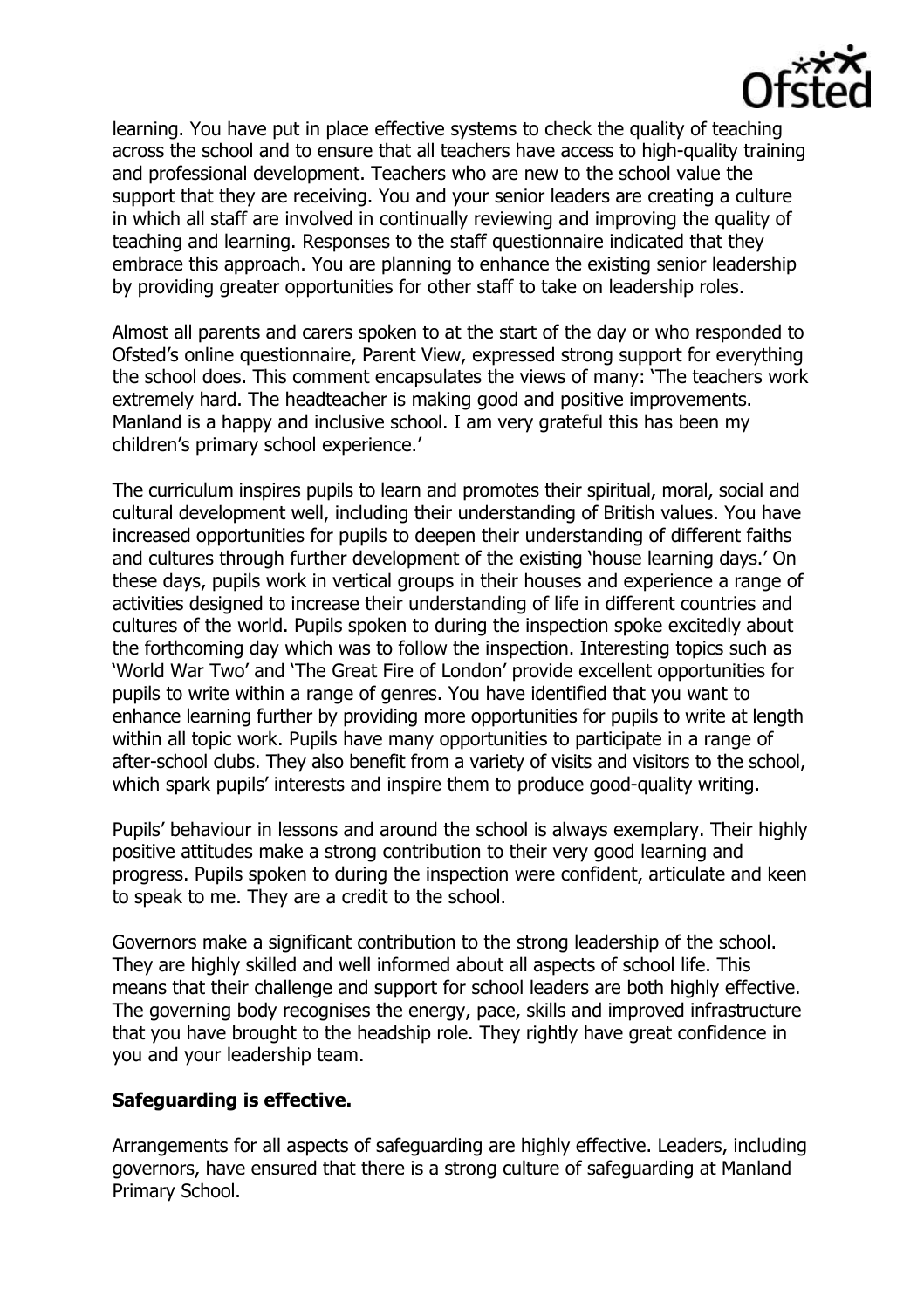

Procedures for checking the suitability of new members of staff to work with children are diligently maintained by the office manager. Meticulous records of training also show when an update is required for each member of staff. Consequently, all are up to date on procedures for keeping children safe and know what to do if there are any concerns.

Pupils told me that they feel safe in school. Parents agreed that their children are kept safe. Pupils know what bullying is and what to do if they have any concerns. The school provides regular lessons about online safety and sends reminders through newsletters for both pupils and parents.

# **Inspection findings**

- My first key line of enquiry, to ascertain whether the school remained good, focused on finding out how well current pupils are doing and whether there is evidence that the high standards achieved in the past are likely to be maintained. In both 2016 and 2017, outcomes at the end of all stages were above average and the proportions of pupils exceeding age-related expectations were well above average at the end of key stage 1 and key stage 2 in reading, writing and mathematics.
- Your tracking information shows that pupils in all year groups are making strong progress from the start of the year. It also indicates that the above-average standards achieved at the end of the early years, in the Year 1 phonics check and at the end of key stages 1 and 2 are likely at least to be maintained. The quality of work seen in pupils' books also suggests that this is likely to be the case. Pupils take pride in their work, which is presented neatly across all subjects.
- My next focus was to look at the capacity of leadership and management to sustain further improvement. You have rapidly developed a highly effective leadership team, who share your high expectations, are highly ambitious for pupils and lead by example. Your self-evaluation is accurate and you have identified appropriate actions to address those areas that you know need to develop further. You also ensure that the checks that you make on all aspects of school life are regular and rigorous.
- There is a culture of continual improvement, with a single-minded focus on ensuring the best outcomes for every pupil. You have introduced effective systems to ensure that there are opportunities for all staff to progress and develop, which they welcome. Consequently, there is excellent teaching across the school, which results in all pupils making consistently good progress.
- There is very strong capacity within the school to ensure that improvements to date are built upon and sustained, and that high standards are maintained.
- My final line of enquiry was to check whether the school has addressed all the areas for improvement that were identified at the time of the previous inspection. This asked the school to ensure that teachers plan activities to stretch all groups of pupils and to accelerate pupils' progress in reading by improving their comprehension skills.
- Since the previous inspection, the proportion of pupils who exceed age-related